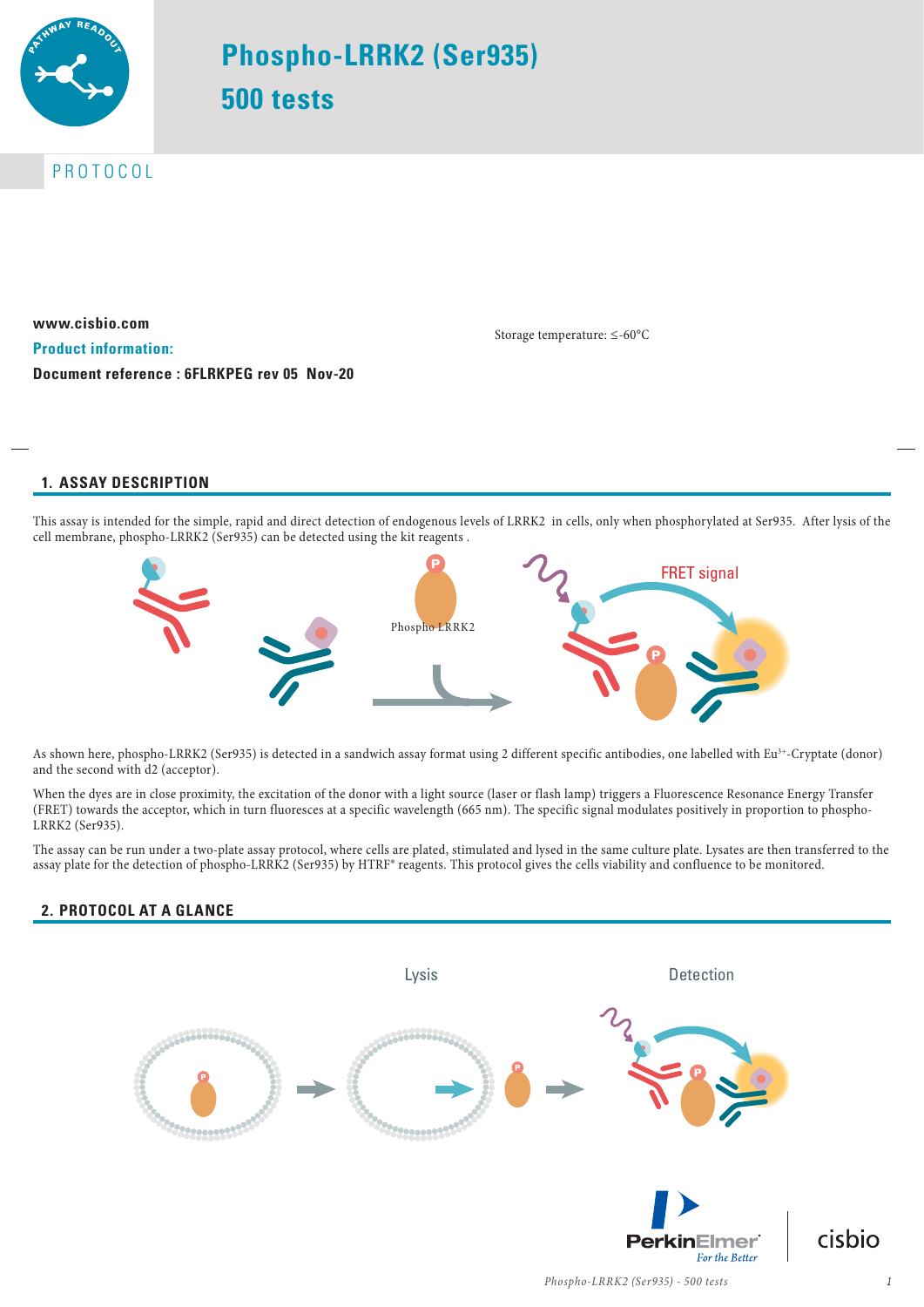¬ Two-pl ate assay protocol (for adherent cells)



\* Depending on cell lines used, volume of lysis should be optimized, it can also be necessary to dilute the cell lysate to ensure samples are within the assay linear range.

#### **6-well plate 384-well white plate SV**

*Technical support team can help you to set-up this protocol, please contact us at www.cisbio.com/drug-discovery/contact-us.*

### **3. HTRF® REAGENTS**

|                                            |                 | Nb of vials    | Volume<br>per vial | Storage             |
|--------------------------------------------|-----------------|----------------|--------------------|---------------------|
| Phospho LRRK2 Cryptate antibody            | red cap         | 1              | $50 \mu L$         | $\leq -16^{\circ}C$ |
| Phospho LRRK2 d2 antibody                  | blue cap        | $\mathbf{1}$   | $50 \mu L$         | $\leq$ -16°C        |
| Control lysate<br>(ready-to-use)           | green cap       | $\mathbf{1}$   | 150 µL             | $≤-60$ °C           |
| Blocking reagent*<br>(stock solution 100X) | purple cap      | $\mathbf{1}$   | $300 \mu L$        | $\leq$ -16°C        |
| Lysis buffer* #4<br>(stock solution 4X)    | transparent cap | $\overline{4}$ | $2 \text{ ml}$     | $\leq$ -16°C        |
| detection buffer<br>(ready-to-use)         | orange cap      | $\overline{2}$ | $2 \text{ mL}$     | $\leq -16^{\circ}C$ |

#### **4. STORAGE STABILITY**

.

Antibodies, control lysate and buffers should be stored frozen until use.

Thawed lysis buffer, detection buffer and blocking reagent can be stored at 2-8°C in your premises.

Thawed antibodies are stable 48 hours at 2-8°C; they can be refrozen (at ≤-16°C ) and thawed at least one more time.

Control lysate must be stored frozen at ≤-60°C. Thawed control lysate can be refrozen (at ≤-60°C) and thawed one more time.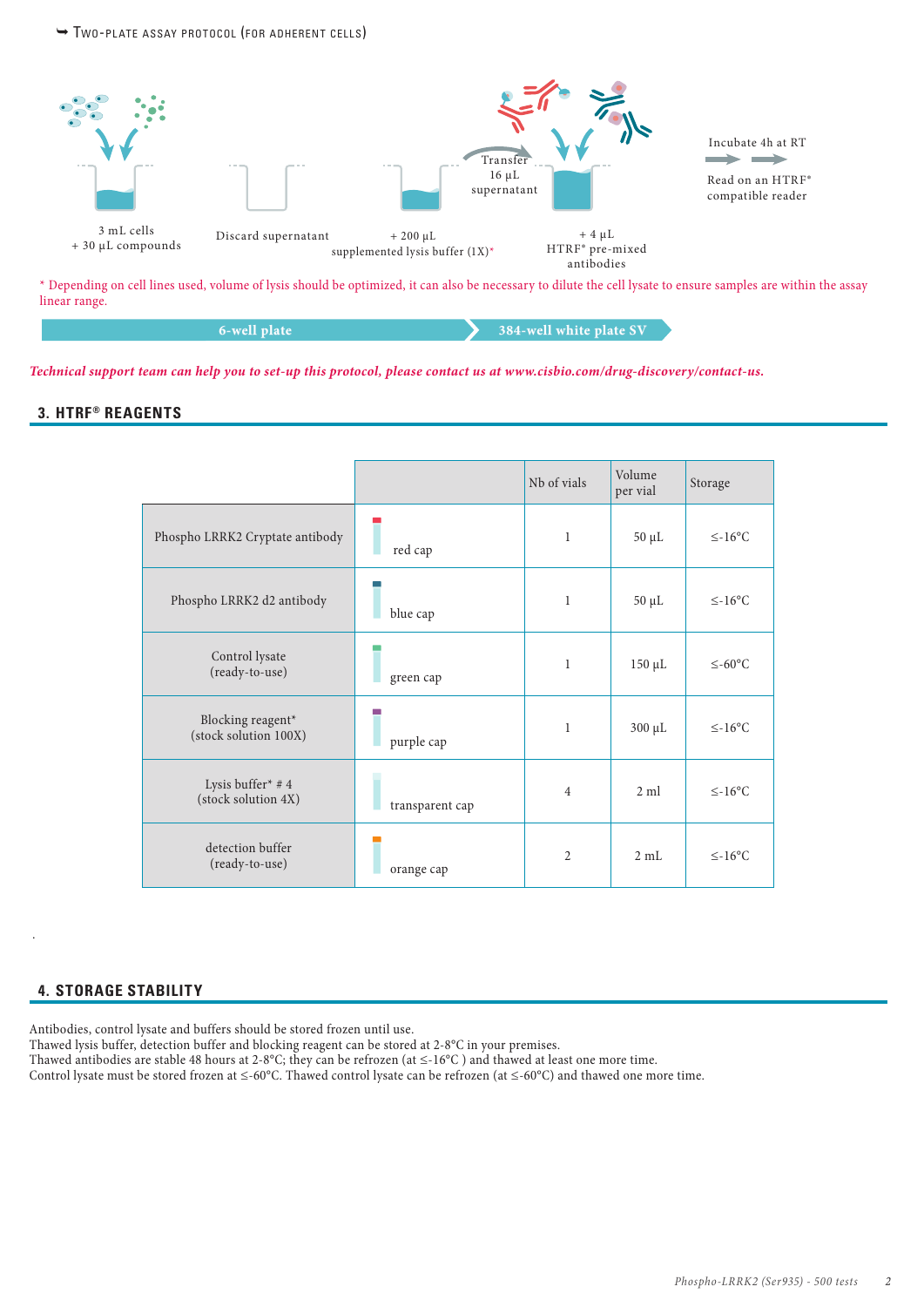# **5. REAGENT PREPARATION**

#### Allow all reagents to thaw before use.

We recommend centrifuging the vials gently after thawing, before pipeting the stock solutions. Prepare the working solutions from stock solutions by following the instructions below.

#### **5.1. Control lysate solution: ready-to-use**

The control cell lysate is only provided as an internal assay control to check the quality of the results obtained. The window between control lysate and negative control should be greater than 2.

#### **5.2. Preparation of antibody working solutions**

HTRF® reagent concentrations have been set for optimal assay performances. Note that any dilution or improper use of the d2 and Cryptate-antibodies will impair the assay's quality.

Antibody working solutions are stable for 2 days at 4°C. Dilute the antibodies with detection buffer. In practice:



#### **5.3. Preparation of supplemented lysis buffer**

Make sure that the lysate has been generated by using the kit reagents.

**Prepare the required amount of supplemented lysis buffer before running the assay, working solutions are stable for 2 days at 2-8°C.**

¬ Supplemented lysis buffer 1X for two-pl ate assay protocol on adherent cells

Determine the amount of supplemented lysis buffer needed for the experiment. Each well requires generally 200 µL of supplemented lysis buffer. Prepare a lysis buffer solution 1X and then dilute the blocking reagent stock solution 100-fold with this lysis buffer 1X. In practice:

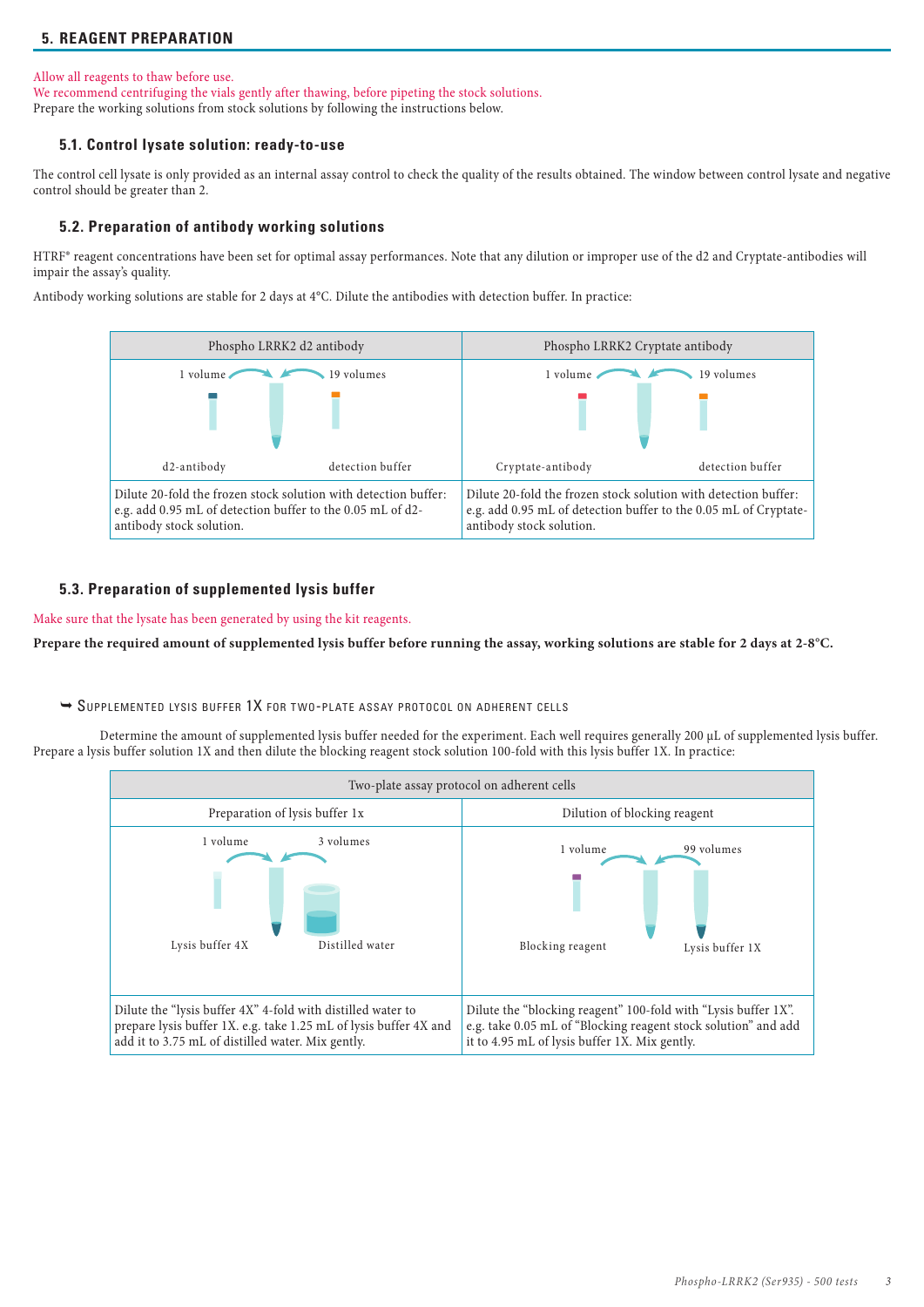## **6. TWO-PLATE ASSAY PROTOCOL**

|                | For adherent cells                                                                                                                                                                                                                                                                                                                                                                                                                                                                                                        |                                                                  |  |
|----------------|---------------------------------------------------------------------------------------------------------------------------------------------------------------------------------------------------------------------------------------------------------------------------------------------------------------------------------------------------------------------------------------------------------------------------------------------------------------------------------------------------------------------------|------------------------------------------------------------------|--|
|                | GENERAL LAB WORK PRIOR USING CISBIO KIT: CELLS PREPARATION                                                                                                                                                                                                                                                                                                                                                                                                                                                                |                                                                  |  |
| $\mathbf{1}$   | Plate 3 mL of cells in 96-well tissue-culture treated plate in appropriate growth medium and incubate<br>overnight, at 37°C in CO2 atmosphere.                                                                                                                                                                                                                                                                                                                                                                            |                                                                  |  |
|                | Cell seeding densities of 2,000,000 cells/well are generally sufficient for most cell lines, but optimization of<br>cell seeding densities is recommended.<br>Depending on receptor a starving step with serum-free medium could be essential.                                                                                                                                                                                                                                                                            | 6-well culture plate                                             |  |
|                | Dispense 30 µL of compounds (100X) diluted in cell culture serum-free medium                                                                                                                                                                                                                                                                                                                                                                                                                                              |                                                                  |  |
| $\overline{2}$ | For most compound, incubation time is between 10 and 30 minutes at 37°C.<br>We recommend a time course study to determine the optimal stimulation time.                                                                                                                                                                                                                                                                                                                                                                   | 6-well culture plate                                             |  |
| 3              | Remove carefully cell supernatant either by aspirating supernatant.                                                                                                                                                                                                                                                                                                                                                                                                                                                       | Discard supernatant (for adherent cells)<br>6-well culture plate |  |
|                | PHOSPHO LRRK2 DETECTION USING CISBIO KIT                                                                                                                                                                                                                                                                                                                                                                                                                                                                                  |                                                                  |  |
| $\overline{4}$ | Immediately add 200 µL of supplemented lysis buffer (1X) and incubate for at least 30 minutes at room<br>temperature under shaking.                                                                                                                                                                                                                                                                                                                                                                                       |                                                                  |  |
|                | Use the appropriate supplemented lysis buffer and incubate at room temperature with shaking.<br>We recommend a time course study to determine the optimal lysis incubation time.                                                                                                                                                                                                                                                                                                                                          | 6-well culture plate                                             |  |
|                | After homogenization by pipeting up and down, transfer 16 $\mu$ L of cell lysate from the 96-well cell-culture<br>plate to a 384-well small volume white plate.                                                                                                                                                                                                                                                                                                                                                           |                                                                  |  |
| 5              | Depending on cell lines used, it can be necessary to dilute the cell lysate to ensure samples are within the<br>assay linear range                                                                                                                                                                                                                                                                                                                                                                                        | 6-well culture plate<br>384-well SV plate                        |  |
| 6              | Add $4 \mu$ L of premixed antibody solutions (vol/vol) prepared in the detection buffer.<br>Cover the plate with a plate sealer.<br>Incubate 4h at room temperature. Maximum signal is reached after 4h incubation time, and remains stable<br>over a period of 24 hours. Therefore, readings can be made between 4h and 24h of incubation time.<br>Set up your reader for Eu <sup>3+</sup> Cryptate and read the fluorescence emission at two different wavelenghts<br>(665nm and 620nm) on a compatible HTRF® reader**. | 384-well SV plate                                                |  |
|                | ** For more information about HTRF° compatible readers and for set-up recommendations, please visit our website at:                                                                                                                                                                                                                                                                                                                                                                                                       |                                                                  |  |

*www.cisbio.com/drug-discovery/htrf-compatible-readers*

## $\rightarrow$  STANDARD PROTOCOL FOR TWO-PLATE ASSAY PROTOCOL IN 20 µL FINAL VOLUME (AFTER LYSIS STEP)

|                                 | Non treated cell lysate  | Treated cell lysate      | Control lysate           | Blank control            | Negative control |
|---------------------------------|--------------------------|--------------------------|--------------------------|--------------------------|------------------|
| Non treated cell lysate         | $16 \mu L$               | $\overline{\phantom{a}}$ | $\overline{\phantom{m}}$ | $16 \mu L$               |                  |
| Treated cell lysate             |                          | $16 \mu L$               | $\overline{\phantom{a}}$ | $\overline{\phantom{a}}$ |                  |
| Control lysate                  | $\overline{\phantom{a}}$ | $\overline{\phantom{a}}$ | $16 \mu L$               | $\overline{\phantom{0}}$ |                  |
| Supplemented lysis buffer (1X)  | $\overline{\phantom{a}}$ | $\overline{\phantom{a}}$ | $\overline{\phantom{a}}$ | $\overline{\phantom{0}}$ | $16 \mu L$       |
| Detection buffer                |                          | ۰                        | $\overline{\phantom{a}}$ | $2 \mu L$                |                  |
| Phospho LRRK2 d2 antibody       | $2 \mu L$                | $2 \mu L$                | $2 \mu L$                |                          | $2 \mu L$        |
| Phospho LRRK2 Cryptate antibody | $2 \mu L$                | $2 \mu L$                | $2 \mu L$                | $2 \mu L$                | $2 \mu L$        |
| Total volume                    | $20 \mu L$               | $20 \mu L$               | $20 \mu L$               | $20 \mu L$               | $20 \mu L$       |

The blank control is used to check the Cryptate signal at 620 nm.

The Negative control is used to check the non-specific signal. The ratio between control lysate signal / non-specific signal should be greater than 2.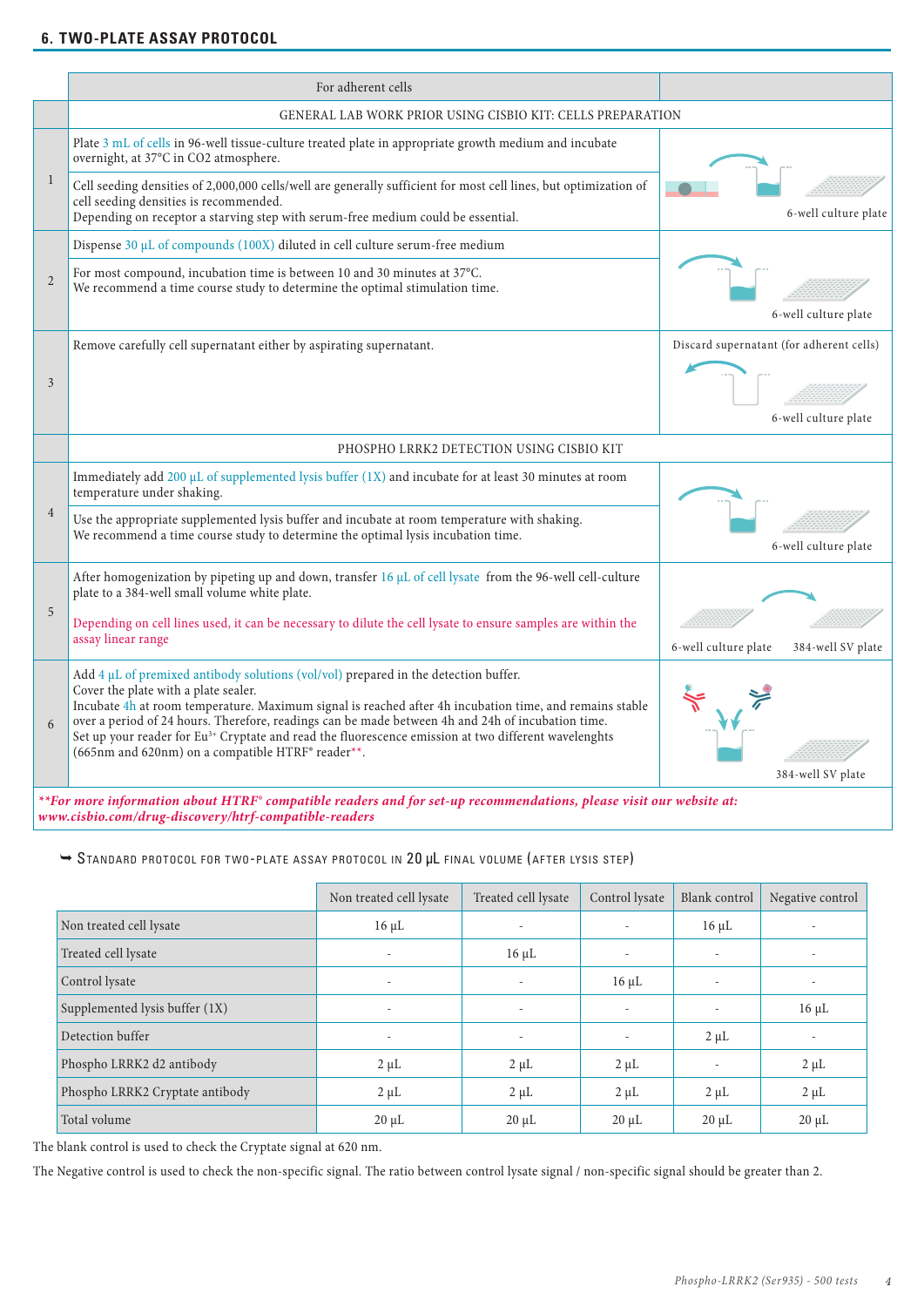These data should be considered only as an example. Results may vary from one HTRF® compatible reader to another.

The results are drawn up by plotting HTRF® Ratio versus .

Results obtained on NIH 3T3 cells (500,000 cells/well), using the two-plate assay protocol for adherent cells NIH 3T3 cells were treated for 2 hours at 37°C with increasing concentrations of GSK2578215A,an LRRK2 inhibitor.

|                       | Phospho LRRK2 |        |
|-----------------------|---------------|--------|
| log[GSK2578215A] (M)  | Ratio         | $CV\%$ |
| $-10.7$               | 4423          | 0%     |
| $-10.2$               | 3938          | 1%     |
| $-9.8$                | 4013          | 5%     |
| $-9.3$                | 4242          | 3%     |
| $-8.8$                | 4175          | 4%     |
| $-8.3$                | 3388          | 3%     |
| $-7.9$                | 3609          | 1%     |
| $-7.4$                | 3106          | 4%     |
| $-6.9$                | 1952          | 2%     |
| $-6.4$                | 1502          | 1%     |
| $-6$                  | 1107          | 1%     |
| $-5$                  | 1036          | 1%     |
|                       |               |        |
| Negative control      | 361           | 2%     |
| <b>Control lysate</b> | 4435          | 2%     |



| Ratio                                                                                                                               | Signal $_{\rm 665nm}$<br>Signal $_{\rm 620nm}$                      | Ratio must be calculated for each individual well.                            |  |
|-------------------------------------------------------------------------------------------------------------------------------------|---------------------------------------------------------------------|-------------------------------------------------------------------------------|--|
| $CV\%$                                                                                                                              | Standard deviation<br>------------------------- x 100<br>Mean ratio | The mean and standard deviation can then be worked out from ratio replicates. |  |
| For more information about data reduction, please visit our website at: www.cisbio.com/drug-discovery/htrf-ratio-and-data-reduction |                                                                     |                                                                               |  |

*Technical support team can help you to set-up this protocol, please contact us at www.cisbio.com/drug-discovery/contact-us.*